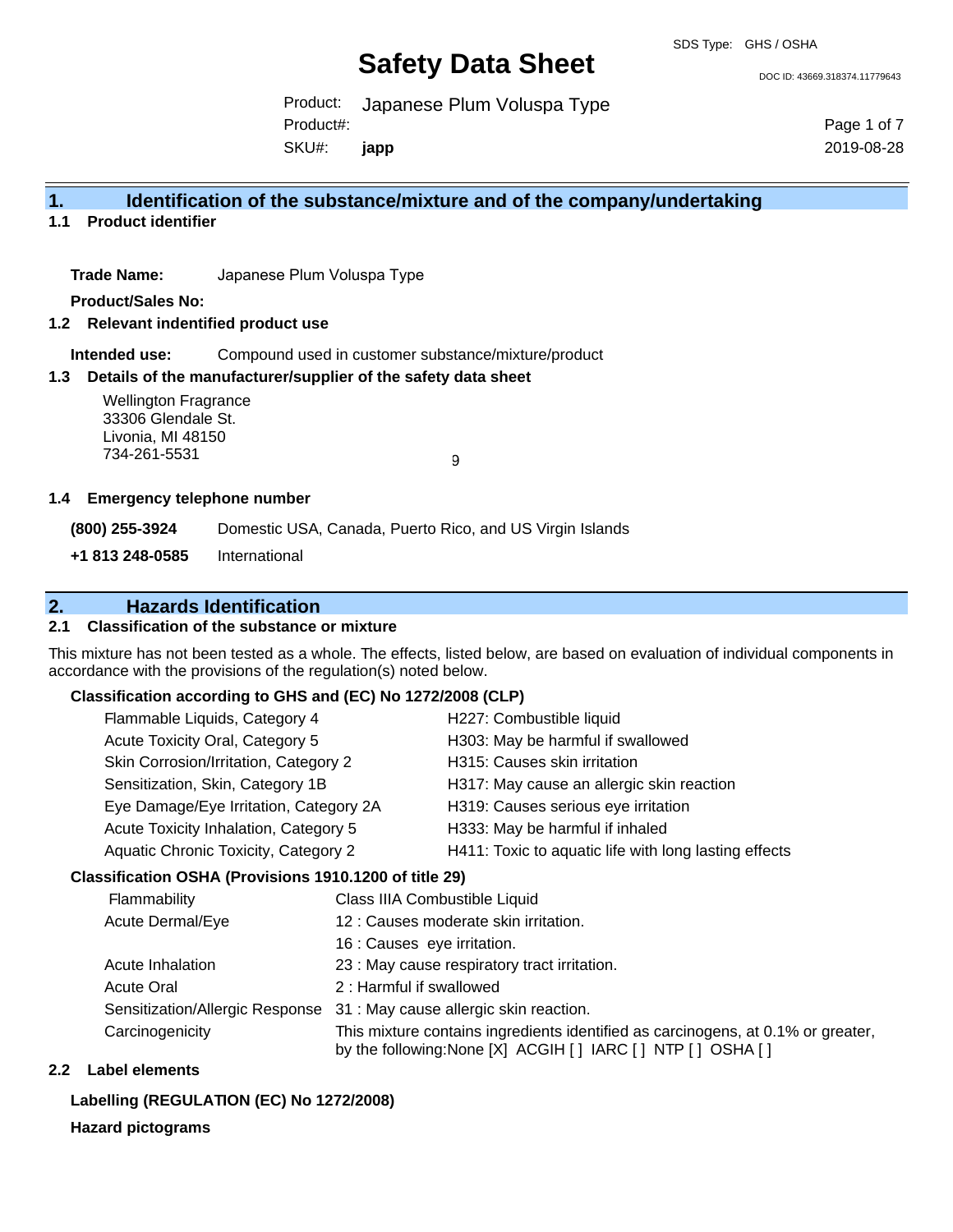Product: Japanese Plum Voluspa Type SKU#: Product#: **japp**

DOC ID: 43669.318374.11779643

Page 2 of 7 2019-08-28



**Signal Word: Warning**

## **Hazard statments** H227 Combustible liquid H303 May be harmful if swallowed H315 Causes skin irritation H317 May cause an allergic skin reaction H319 Causes serious eye irritation H333 May be harmful if inhaled H411 Toxic to aquatic life with long lasting effects

#### **Precautionary Statements**

#### **Prevention:**

| P <sub>235</sub> | Keep cool                                                             |
|------------------|-----------------------------------------------------------------------|
| P <sub>264</sub> | Wash hands thoroughly after handling                                  |
| P272             | Contaminated work clothing should not be allowed out of the workplace |
| P <sub>273</sub> | Avoid release to the environment                                      |

#### **Response:**

| $P302 + P352$        | IF ON SKIN: Wash with soap and water                                                                                                  |
|----------------------|---------------------------------------------------------------------------------------------------------------------------------------|
| $P304 + P312$        | IF INHALED: Call a POISON CENTER or doctor/physician if you feel unwell                                                               |
| $P305 + P351 + P338$ | IF IN EYES: Rinse cautiously with water for several minutes Remove contact lenses if<br>present and easy to do. continue rinsing      |
| P312                 | Call a POISON CENTER or doctor/physician if you feel unwell                                                                           |
| $P333 + P313$        | If skin irritation or a rash occurs: Get medical advice/attention                                                                     |
| $P337 + P313$        | If eye irritation persists: Get medical advice/attention                                                                              |
| P362                 | Take off contaminated clothing and wash before reuse                                                                                  |
| P363                 | Wash contaminated clothing before reuse                                                                                               |
| P370 + P378          | In case of fire: Use Carbon dioxide (CO2), Dry chemical, or Foam for extinction. Do not use<br>a direct water jet on burning material |
| P391                 | <b>Collect Spillage</b>                                                                                                               |

#### **2.3 Other Hazards**

#### **no data available**

## **3. Composition/Information on Ingredients**

#### **3.1 Mixtures**

This product is a complex mixture of ingredients, which contains among others the following substance(s), presenting a health or environmental hazard within the meaning of the UN Globally Harmonized System of Classification and Labeling of Chemicals (GHS):

| CAS#<br>Ingredient     | EC#       | Conc.<br>Range | <b>GHS Classification</b>    | <b>OSHA Classification</b> |
|------------------------|-----------|----------------|------------------------------|----------------------------|
| 115-95-7               | 204-116-4 | $5 - 10 \%$    | H227; H315; H317; H320; H402 |                            |
| <b>Linalyl Acetate</b> |           |                |                              |                            |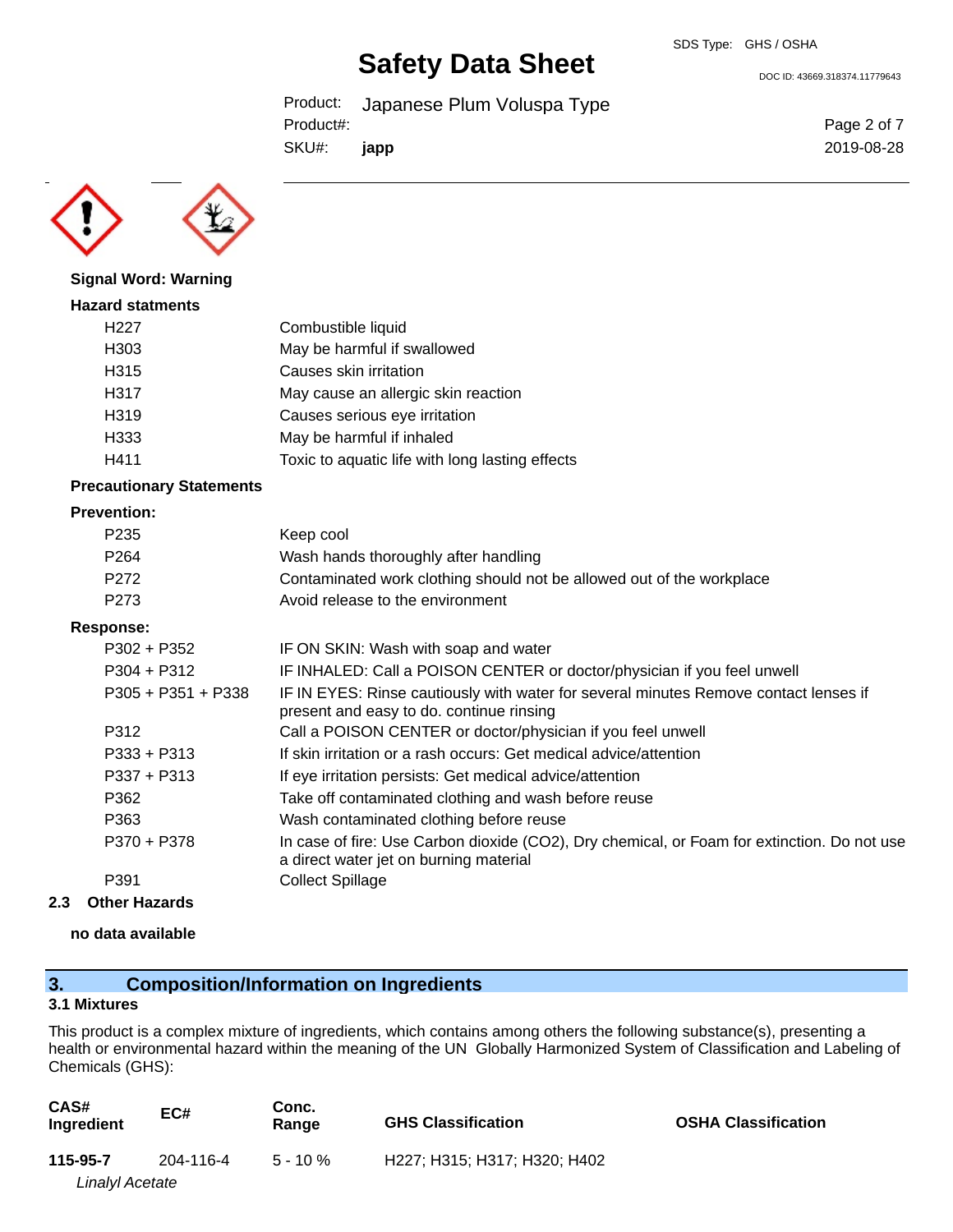SDS Type: GHS / OSHA

DOC ID: 43669.318374.11779643

Product: Japanese Plum Voluspa Type SKU#: Product#: **japp**

Page 3 of 7 2019-08-28

| CAS#<br>Ingredient | EC#                                     | Conc.<br>Range | <b>GHS Classification</b>          | <b>OSHA Classification</b> |
|--------------------|-----------------------------------------|----------------|------------------------------------|----------------------------|
| 24851-98-7         | 246-495-9                               | $5 - 10%$      | H402                               |                            |
|                    | Methyldihydrojasmonate                  |                |                                    |                            |
| 1222-05-5          | 214-946-9                               | $2 - 5%$       | H316; H400; H410                   | 11, 15                     |
|                    | Hexamethylindanopyran                   |                |                                    |                            |
| 88-41-5            | 201-828-7                               | $2 - 5%$       | H227; H303; H316; H401; H411       | 12, 2                      |
|                    | 2-t-Butylcyclohexyl acetate             |                |                                    |                            |
| 54464-57-2         | 259-174-3                               | $2 - 5%$       | H315; H317; H400; H410             | 11, 31                     |
|                    | Tetramethyl Acetyloctahydronaphthalenes |                |                                    |                            |
| 21145-77-7         | 244-240-6                               | $2 - 5 \%$     | H302; H400; H410                   | 11, 15, 2                  |
|                    | Acetyl hexamethyl tetralin              |                |                                    |                            |
| 105-87-3           | 203-341-5                               | $1 - 2%$       | H315; H317; H401; H412             | 11, 15                     |
| Geranyl Acetate    |                                         |                |                                    |                            |
| 141-12-8           | 205-459-2                               | $1 - 2%$       | H315; H317; H401                   |                            |
| Neryl acetate      |                                         |                |                                    |                            |
| 55066-48-3         | 259-461-3                               | $1 - 2%$       | H302; H313; H402                   |                            |
|                    | 3-Methyl-5-phenylpentanol               |                |                                    |                            |
| 5989-27-5          | 227-813-5                               | $1 - 2%$       | H226; H304; H315; H317; H400; H410 | 11, 15, 23                 |
| Limonene           |                                         |                |                                    |                            |
| 104-67-6           | 203-225-4                               | $1 - 2%$       | H316; H402; H412                   | 11                         |
|                    | gamma-Undecalactone                     |                |                                    |                            |

See Section 16 for full text of GHS classification codes

Total Hydrocarbon Content  $(\% w/w) = 2.05$ 

# **4. First Aid Measures**

## **4.1 Description of first aid measures**

| Inhalation:           | Remove from exposure site to fresh air and keep at rest.<br>Obtain medical advice.                               |  |
|-----------------------|------------------------------------------------------------------------------------------------------------------|--|
| Eye Exposure:         | Flush immediately with water for at least 15 minutes.<br>Contact physician if symptoms persist.                  |  |
| <b>Skin Exposure:</b> | Remove contaminated clothes. Wash thoroughly with water (and soap).<br>Contact physician if symptoms persist.    |  |
| Ingestion:<br>4.2     | Rinse mouth with water and obtain medical advice.<br>Most important symptoms and effects, both acute and delayed |  |
| Symptoms:             | no data available                                                                                                |  |
| <b>Risks:</b>         | Refer to Section 2.2 "Hazard Statements"                                                                         |  |
| 4.3                   | Indication of any immediate medical attention and special treatment needed                                       |  |
| Treatment:            | Refer to Section 2.2 "Response"                                                                                  |  |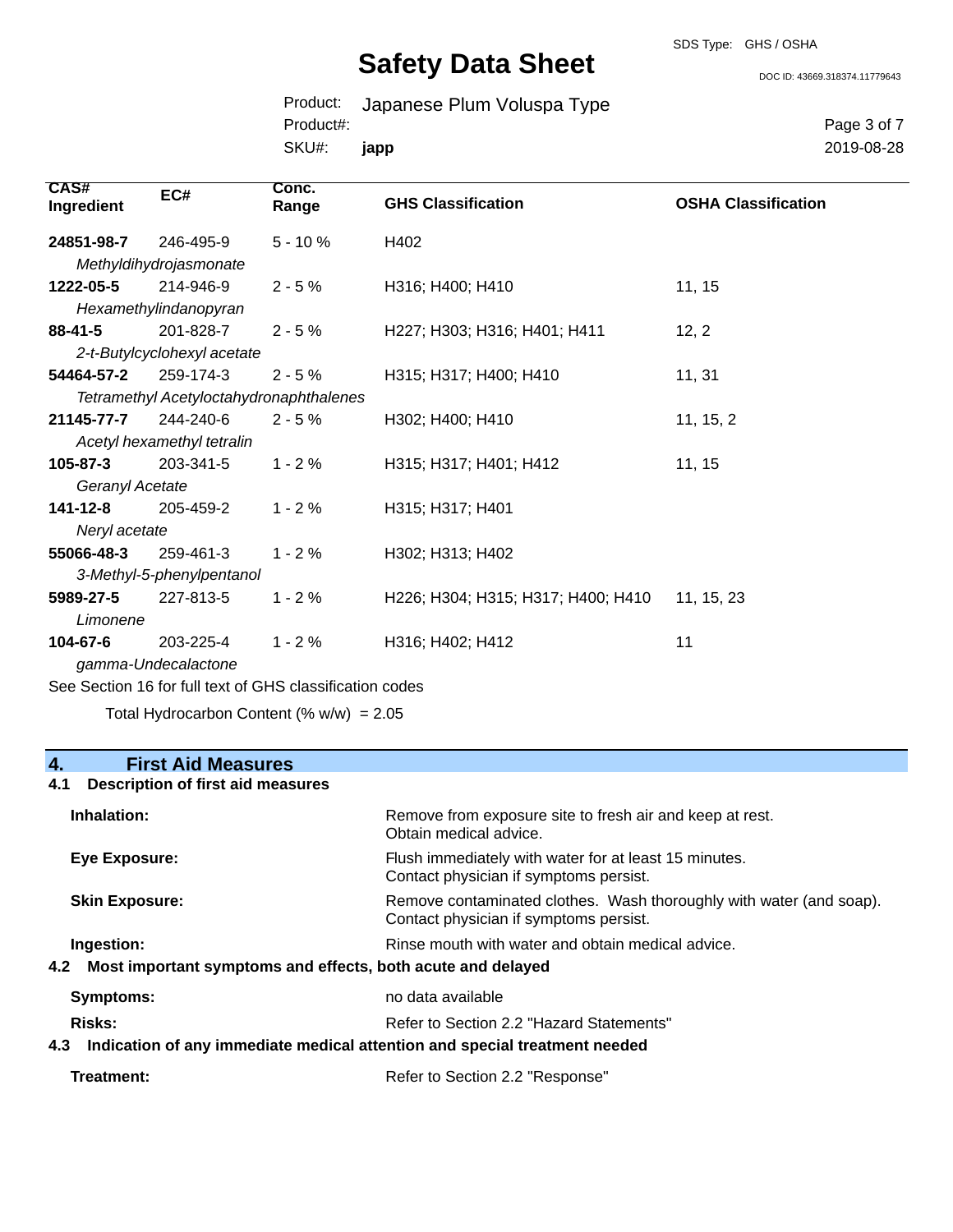SDS Type: GHS / OSHA

DOC ID: 43669.318374.11779643

Product: Japanese Plum Voluspa Type SKU#: Product#: **japp**

Page 4 of 7 2019-08-28

| 5.<br><b>Fire-Fighting measures</b>                            |                                                   |
|----------------------------------------------------------------|---------------------------------------------------|
| <b>Extinguishing media</b><br>5.1                              |                                                   |
| Suitable:                                                      | Carbon dioxide (CO2), Dry chemical, Foam          |
| Unsuitable                                                     | Do not use a direct water jet on burning material |
| Special hazards arising from the substance or mixture<br>5.2   |                                                   |
| During fire fighting:<br>5.3<br><b>Advice for firefighters</b> | Water may be ineffective                          |
| <b>Further information:</b>                                    | Standard procedure for chemical fires             |

### **6. Accidental Release Measures**

#### **6.1 Personal precautions, protective equipment and emergency procedures**

Avoid inhalation and contact with skin and eyes. A self-contained breathing apparatus is recommended in case of a major spill.

#### **6.2 Environmental precautions**

Keep away from drains, soil, and surface and groundwater.

#### **6.3 Methods and materials for containment and cleaning up**

Clean up spillage promptly. Remove ignition sources. Provide adequate ventilation. Avoid excessive inhalation of vapors. Gross spillages should be contained by use of sand or inert powder and disposed of according to the local regulations.

#### **6.4 Reference to other sections**

Not Applicable

### **7. Handling and Storage**

#### **7.1 Precautions for safe handling**

Apply according to good manufacturing and industrial hygiene practices with proper ventilation. Do not drink, eat or smoke while handling. Respect good personal hygiene.

#### **7.2 Conditions for safe storage, including any incompatibilities**

Store in a cool, dry and ventilated area away from heat sources and protected from light in tightly closed original container. Avoid plastic and uncoated metal container. Keep air contact to a minimum.

#### **7.3 Specific end uses**

No information available

## **8. Exposure Controls/Personal Protection**

#### **8.1 Control parameters**

| <b>Exposure Limits:</b> |  | Contains no substances with occupational exposure limit values |
|-------------------------|--|----------------------------------------------------------------|
|-------------------------|--|----------------------------------------------------------------|

**Engineering Controls:** Use local exhaust as needed.

### **8.2 Exposure controls - Personal protective equipment**

| <b>Eye protection:</b>       | Tightly sealed goggles, face shield, or safety glasses with brow guards and side shields, etc.<br>as may be appropriate for the exposure |
|------------------------------|------------------------------------------------------------------------------------------------------------------------------------------|
| Desember en en en electronic | المفاوض والمستحدث والمستري والمتحارب المتمال والمشاركة المستحدث المقاومة والمستحدث والمستحدث والمتحدث والمالية المالية                   |

- **Respiratory protection:** Avoid excessive inhalation of concentrated vapors. Apply local ventilation where appropriate.
- **Skin protection:** Avoid Skin contact. Use chemically resistant gloves as needed.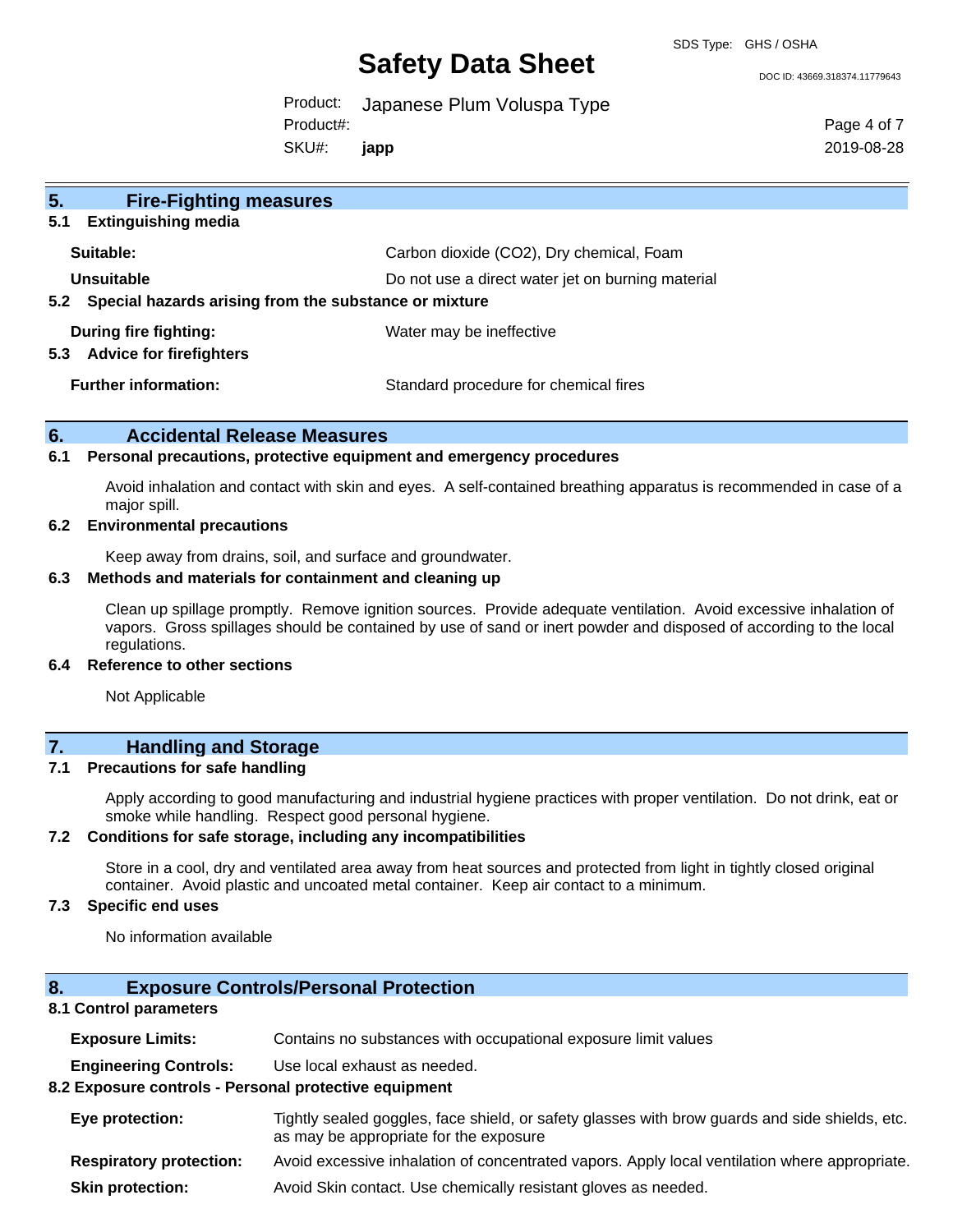DOC ID: 43669.318374.11779643

Page 5 of 7 2019-08-28

Product: Japanese Plum Voluspa Type SKU#: Product#: **japp**

**9. Physical and Chemical Properties**

### **9.1 Information on basic physical and chemical properties**

| Appearance:                  | Liquid               |
|------------------------------|----------------------|
| Odor:                        | Conforms to Standard |
| Color:                       | Conforms to Standard |
| <b>Viscosity:</b>            | Liquid               |
| <b>Freezing Point:</b>       | Not determined       |
| <b>Boiling Point:</b>        | Not determined       |
| <b>Melting Point:</b>        | Not determined       |
| <b>Flashpoint (CCCFP):</b>   | 197 F (91.67 C)      |
| <b>Auto flammability:</b>    | Not determined       |
| <b>Explosive Properties:</b> | None Expected        |
| <b>Oxidizing properties:</b> | None Expected        |
| Vapor Pressure (mmHg@20 C):  | 0.1306               |
| %VOC:                        | 4.83                 |
| Specific Gravity @ 25 C:     | 0.9320               |
| Density @ 25 C:              | 0.9290               |
| Refractive Index @ 20 C:     | 1.4570               |
| Soluble in:                  | Oil                  |

## **10. Stability and Reactivity**

| <b>10.1 Reactivity</b>                  | None                                               |
|-----------------------------------------|----------------------------------------------------|
| <b>10.2 Chemical stability</b>          | Stable                                             |
| 10.3 Possibility of hazardous reactions | None known                                         |
| 10.4 Conditions to avoid                | None known                                         |
| 10.5 Incompatible materials             | Strong oxidizing agents, strong acids, and alkalis |
| 10.6 Hazardous decomposition products   | None known                                         |

### **11. Toxicological Information**

#### **11.1 Toxicological Effects**

Acute Toxicity Estimates (ATEs) based on the individual Ingredient Toxicity Data utilizing the "Additivity Formula"

| Acute toxicity - Oral - (Rat) mg/kg          | (LD50: 4,982.50) May be harmful if swallowed                                 |
|----------------------------------------------|------------------------------------------------------------------------------|
| Acute toxicity - Dermal - (Rabbit) mg/kg     | (LD50: 5,522.22) Not classified - the classification criteria are<br>not met |
| Acute toxicity - Inhalation - (Rat) mg/L/4hr | (LC50: 54.34) May be harmful if inhaled                                      |
| <b>Skin corrosion / irritation</b>           | Causes skin irritation                                                       |
| Serious eye damage / irritation              | Causes serious eye irritation                                                |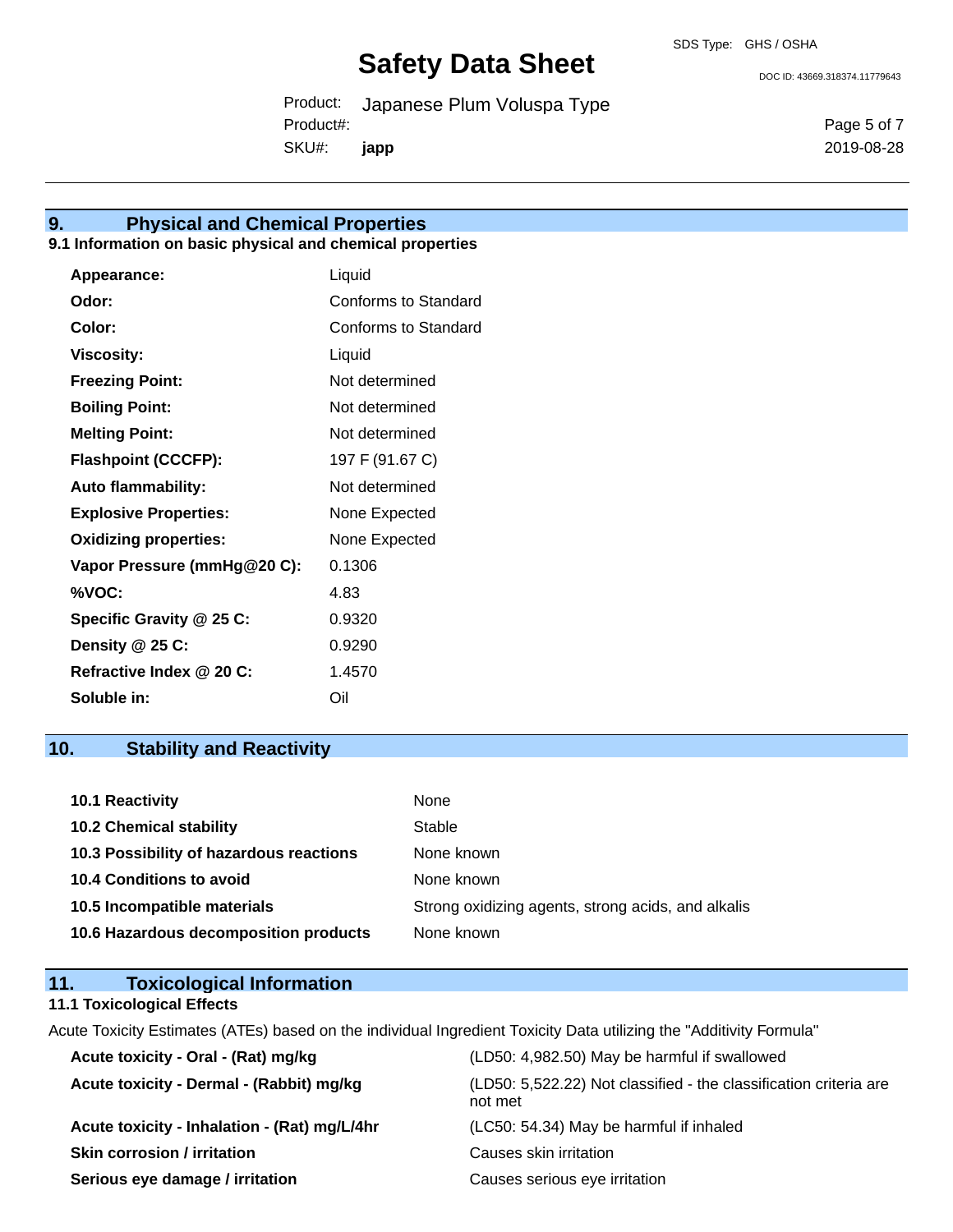SDS Type: GHS / OSHA

DOC ID: 43669.318374.11779643

|           | Product: Japanese Plum Voluspa Type |
|-----------|-------------------------------------|
| Product#: |                                     |
| SKU#:     | japp                                |

Page 6 of 7 2019-08-28

| <b>Respiratory sensitization</b>                   | Not classified - the classification criteria are not met |
|----------------------------------------------------|----------------------------------------------------------|
| <b>Skin sensitization</b>                          | May cause an allergic skin reaction                      |
| <b>Germ cell mutagenicity</b>                      | Not classified - the classification criteria are not met |
| Carcinogenicity                                    | Not classified - the classification criteria are not met |
| <b>Reproductive toxicity</b>                       | Not classified - the classification criteria are not met |
| Specific target organ toxicity - single exposure   | Not classified - the classification criteria are not met |
| Specific target organ toxicity - repeated exposure | Not classified - the classification criteria are not met |
| <b>Aspiration hazard</b>                           | Not classified - the classification criteria are not met |

**12.1 Toxicity**

| <b>Acute aquatic toxicity</b>      | Not classified - the classification criteria are not met |
|------------------------------------|----------------------------------------------------------|
| <b>Chronic aquatic toxicity</b>    | Toxic to aquatic life with long lasting effects          |
| <b>Toxicity Data on soil</b>       | no data available                                        |
| <b>Toxicity on other organisms</b> | no data available                                        |
|                                    |                                                          |
| 12.2 Persistence and degradability | no data available                                        |
| 12.3 Bioaccumulative potential     | no data available                                        |
| 12.4 Mobility in soil              | no data available                                        |
| 12.5 Other adverse effects         | no data available                                        |
|                                    |                                                          |

## **13. Disposal Conditions**

#### **13.1 Waste treatment methods**

Do not allow product to reach sewage systems. Dispose of in accordance with all local and national regulations. Send to a licensed waste management company.The product should not be allowed to enter drains, water courses or the soil. Do not contaminate ponds, waterways or ditches with chemical or used container.

## **14. Transport Information**

| <b>Regulator</b>                                                                                   |            | <b>Class</b> | <b>Pack Group</b>                   | <b>Sub Risk</b> | UN-nr. |
|----------------------------------------------------------------------------------------------------|------------|--------------|-------------------------------------|-----------------|--------|
| U.S. DOT (Non-Bulk)                                                                                |            |              | Not Regulated - Not Dangerous Goods |                 |        |
| <b>Chemicals NOI</b>                                                                               |            |              |                                     |                 |        |
| <b>ADR/RID (International Road/Rail)</b>                                                           |            |              |                                     |                 |        |
| <b>Environmentally Hazardous</b><br>Liquid, n.o.s.                                                 | Substance. | 9            | Ш                                   |                 | UN3082 |
| <b>IATA (Air Cargo)</b><br><b>Environmentally Hazardous</b><br>Liquid, n.o.s.<br><b>IMDG (Sea)</b> | Substance. | 9            | Ш                                   |                 | UN3082 |
| <b>Environmentally Hazardous</b><br>Liquid, n.o.s.                                                 | Substance. | 9            | Ш                                   |                 | UN3082 |